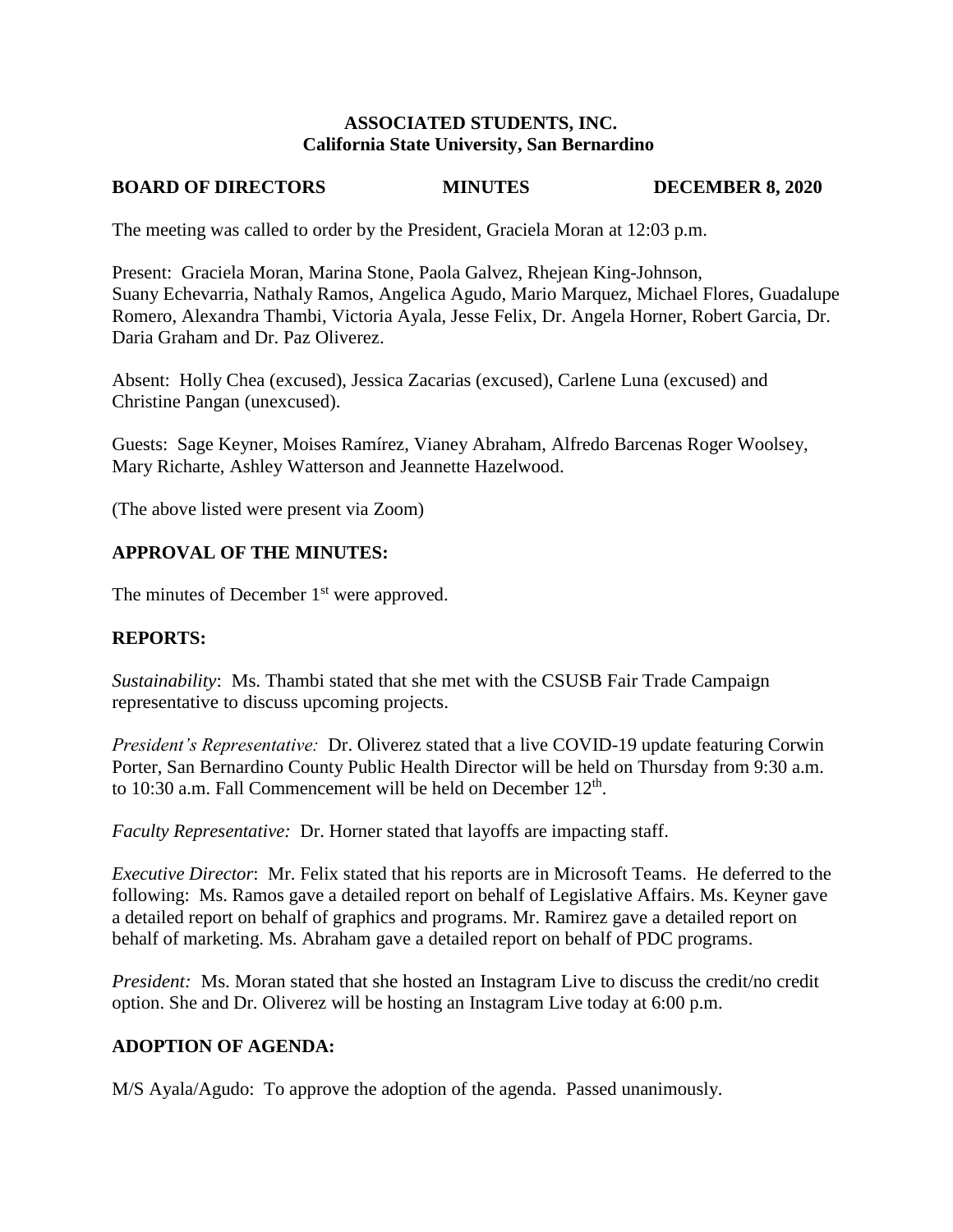#### *Minutes*

# **OPEN FORUM:**

Ms. Hazelwood expressed her concerns regarding COVID-19 and students' mental health.

#### **NEW BUSINESS:**

## **BD 140-20 M/S Felix/Ayala: Permission to transfer \$40,000.00 from Unallocated Reserves to Grant & Service Programs - ASI Donations (660723-RN001-A4700) for the Career Center 2020- 21 Internships.**

Ms. Moran passed the gavel to Ms. Stone.

Ms. Moran and Mr. Woolsey gave a brief presentation on the importance of giving back to CSUSB students that have internships during the COVID-19 pandemic. Funds will be equally distributed to the five colleges at CSUSB with two on-campus and two off-campus internships being selected from each college. The selected students will each be awarded a scholarship for \$2,000.00. The Selections Committee will consist of Career Center staff members and one student leader. Recipients will be selected by January 20<sup>th</sup>.

Ms. Galvez spoke in favor of this item.

Mr. Garcia spoke in favor of this item.

Ms. Echevarria stated that this is a great way to generate more spirit as students feel supported by ASI.

Ms. Romero stated that students will benefit greatly from this internship opportunity.

Ms. Ayala inquired into what is meant by a fellowship. Mr. Woolsey stated that fellowships are usually a merit-based scholarship for an advanced study of an academic subject.

Ms. Romero wanted to know where students could find the application and information on these internships. Mr. Woolsey stated that the application will be available on handshake.

Passed (11/0/2).

Ms. Stone passed the gavel to Ms. Ramos.

**BD 141-20 M/S Moran/Felix: Permission to transfer \$10,000.00 from Unallocated Reserves to Grant & Service Programs - ASI Scholarship (609821 -RN001-A4701-20126) for the 2020-21 ASI Scholarship to reflect all unused funds to be sent to the COVID-19 Relief Scholarship.**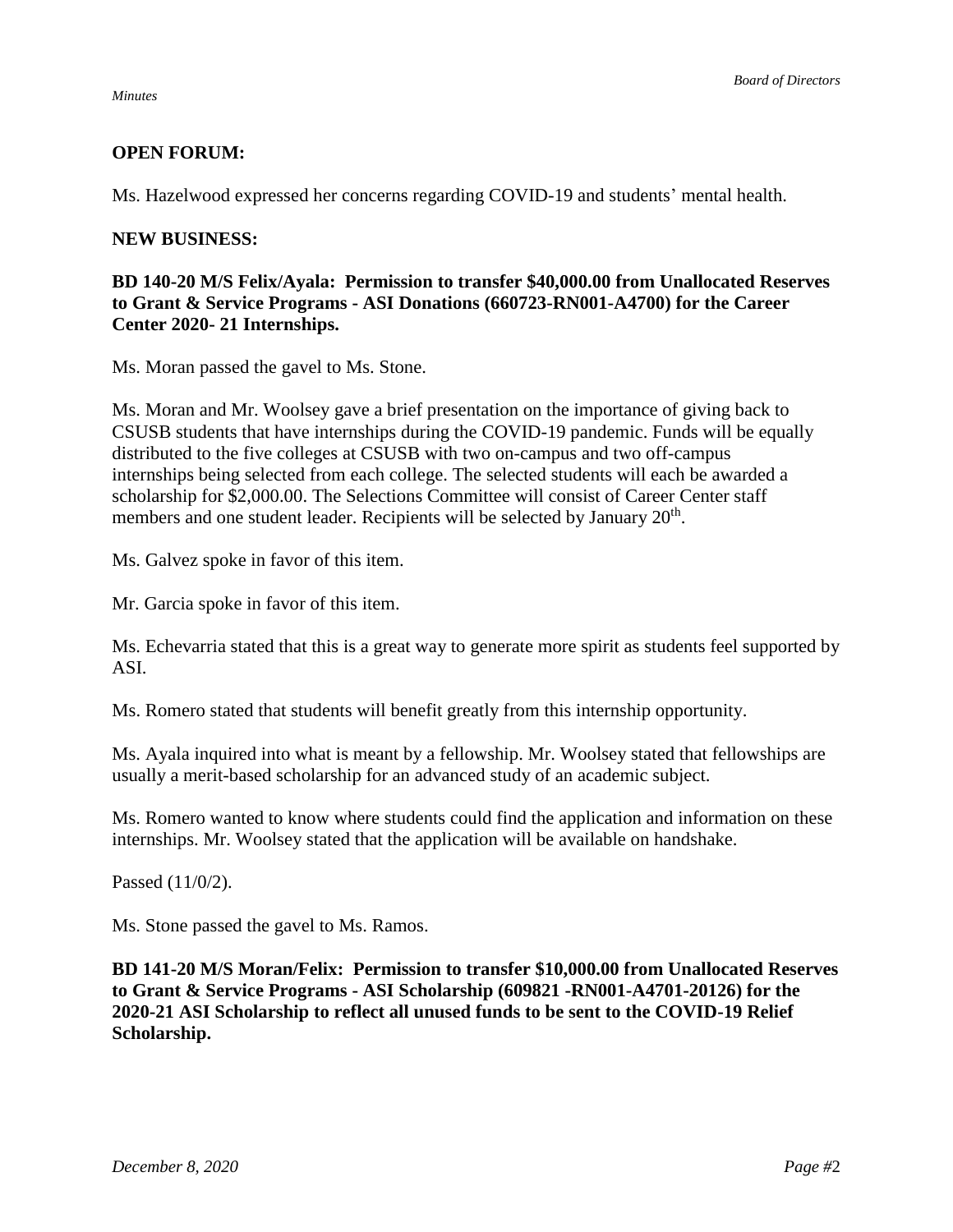#### *Minutes*

Ms. Moran and Ms. Stone explained that there is a great financial need affecting many CSUSB students at this time due to the COVID-19 pandemic. Five students will be selected from each college at CSUSB and will be awarded \$400.00 per scholarship.

Ms. Galvez spoke in favor of this scholarship.

Discussion ensued.

Mr. Flores expressed his concern with having letters of recommendation. Mr. Felix stated that letters of recommendation are not a requirement.

Passed (9/0/3).

Ms. Ramos returned the gavel to Ms. Moran.

M/S Felix/Ramos: To extend the BoD meeting for 10 minutes. Passed.

### **BD 142-20 M/S Flores/Felix: Permission to advocate for the campus to partner with an electric scooter provider.**

Mr. Felix stated that Ms. Thambi wanted to speak with other CSUSB departments on bringing electric scooters to the campus.

Ms. Thambi gave a brief presentation on the electric scooter provider and explained how electric scooters are a great form of transportation.

Discussion ensued.

M/S: Felix/Ayala: To table BD 142-20 until next week's meeting. Passed.

### **BD 143-20 M/S Felix/Marquez: Feedback on First Gen student/faculty panel.**

Mr. Felix deferred to Ms. Watterson.

Ashley Watterson, Orientation and First Year Experience Coordinator stated that she would like to host a student panel to help faculty understand student experiences during virtual learning. She would like the Board members to provide feedback on the first-generation student/faculty panel.

Discussion ensued.

Ms. Stone recommended that they survey students to receive feedback.

Ms. Echevarria stated that having open conversations and forums will allow faculty to hear what has worked for students and courses.

Ms. Romero spoke in favor of an open forum.